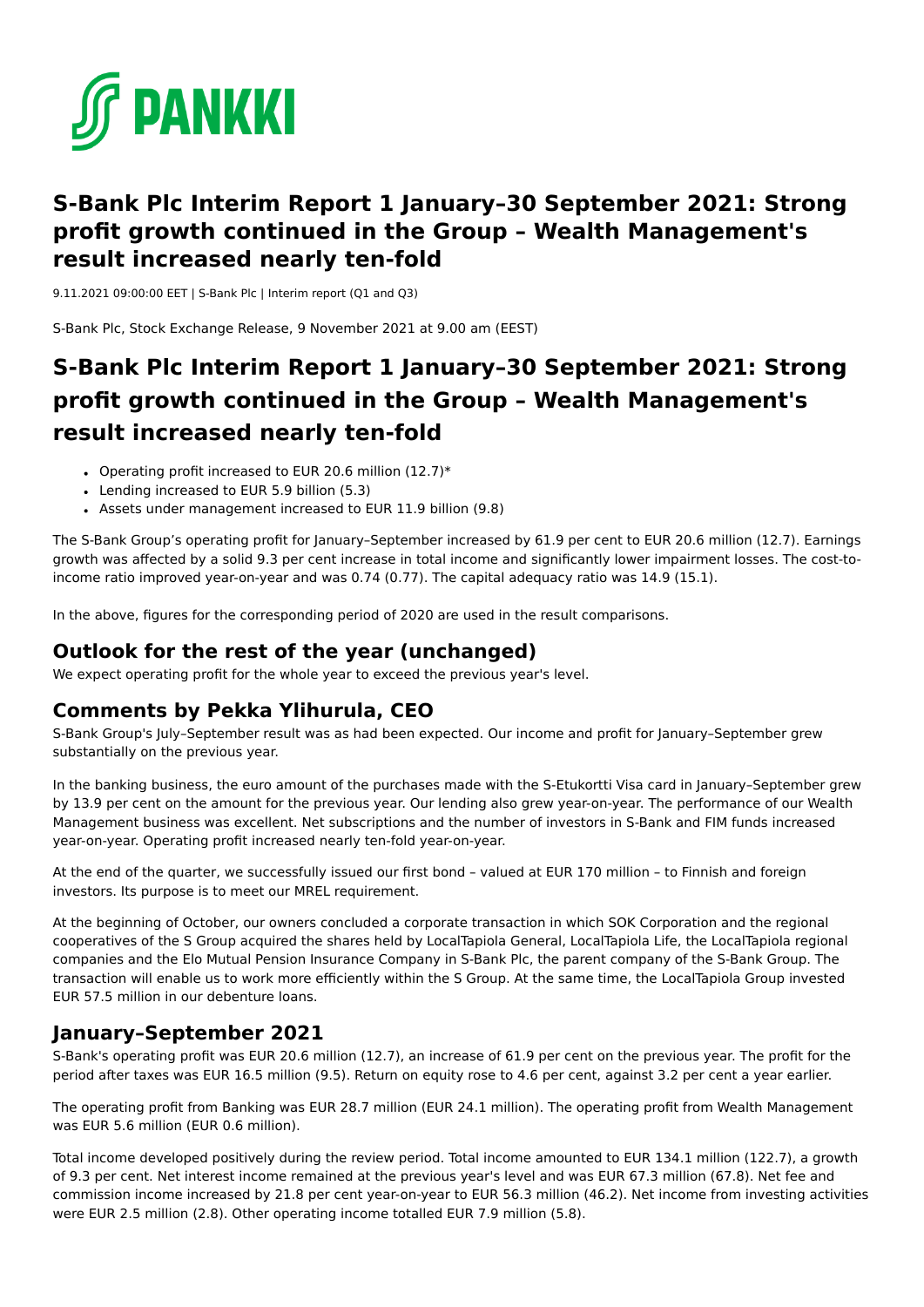Operating expenses totalled EUR 100.8 million (92.9) during the review period. This represents an increase of 8.5 per cent year-on-year.

Expected and final credit losses of EUR 16.8 million (20.1) were recognised in the consolidated income statement during the review period. Reversals, or recovered credit losses, amounted to EUR 4.1 million (3.1). Consequently, the total net effect on profit of expected and final credit losses was EUR 12.7 million (17.0).

Total deposits continued to grow and were EUR 7 600.4 million at the end of the review period, while at the end of 2020, total deposits were EUR 6 925.0 million. Total deposits increased by 9.8 per cent from the beginning of the year. During the past 12 months, total deposits grew by 13.1 per cent.

The long-term growth of lending continued. At the end of the review period, the total loan portfolio was EUR 5 883.3 million, compared with EUR 5 444.4 million at the end of 2020. Lending increased by 8.1 per cent from the turn of the year. During the past 12 months, the credit portfolio grew by 11.0 per cent.

As in the previous year, the growth of the housing loan portfolio outperformed the rest of the market and was 13.5 per cent during a 12-month period. According to the latest available information, S-Bank's contribution to the increase in the financial institutions' housing loan volume was 10.6 per cent for the preceding 12-month period in August compared with 15.7 per cent a year earlier. Compared with the market as a whole, the housing loan portfolio's growth was 3.5-fold in the same period. In January–September, the number of housing loan applications increased substantially on the previous year.

At the end of the review period, the bank's debt securities totalled EUR 1 310.7 million (1 228.8 million at the end of 2020).

At the end of the review period, S-Bank's equity was EUR 507.9 million. At the end of 2020, equity was EUR 488.6 million. The equity ratio was 6.0 per cent compared with 6.4 per cent at turn of the year.

The S-Bank Group's assets under management were EUR 11 886.3 million at the end of the review period compared with EUR 10 785.1 million at the end of 2020. This represents an increase of 10.2 per cent year-to-date. In addition, S-Bank Properties Ltd managed EUR 439.8 million in customer assets, consisting of real estate and joint ventures. Net subscriptions in the S-Bank and FIM mutual funds amounted to EUR 238.8 million in the review period compared with EUR 90.2 million a year earlier. The increase in net subscriptions to the S-Bank and FIM funds was higher than the market average. The total number of unit holders in all of the S-Bank and FIM funds increased to approximately 325 000 from around 256 000 a year earlier.

| -<br>-                        |              |              |         |         |         |         |
|-------------------------------|--------------|--------------|---------|---------|---------|---------|
| (EUR million)                 | Jan-Sep 2021 | Jan-Sep 2020 | Change  | Q3/2021 | Q3/2020 | Change  |
| Net interest income           | 67.3         | 67.8         | $-0.6%$ | 23.3    | 23.0    | 1.4%    |
| Net fee and commission income | 56.3         | 46.2         | 21.8%   | 18.7    | 16.4    | 13.9%   |
| Total income                  | 134.1        | 122.7        | 9.3%    | 43.5    | 42.1    | 3.4%    |
| Operating profit              | 20.6         | 12.7         | 61.9%   | 6.4     | 6.1     | 4.5%    |
| Cost-to-income ratio          | 0.74         | 0.77         | $-0.03$ | 0.74    | 0.77    | $-0.03$ |

## **Key figures**

| (EUR million)                       | 30 Sep 2021 | 31 Dec 2020 | Change |
|-------------------------------------|-------------|-------------|--------|
| Liabilities to customers, deposits  | 7 600.4     | 6925.0      | 9.8%   |
| Receivables from customers, lending | 5 883.3     | 5 4 4 4 . 4 | 8.1%   |
| Debt securities                     | 1 310.7     | 1 2 2 8 . 8 | 6.7%   |
| Equity                              | 507.9       | 488.6       | 3.9%   |
| Expected credit losses (ECL)        | 20.8        | 19.6        | 6.2%   |
| Assets under management             | 11886.3     | 10 785.1    | 10.2%  |
| Return on equity                    | 4.6%        | 3.3%        | 1.3    |
| Return on assets                    | 0.3%        | 0.2%        | 0.1    |
| Equity ratio                        | 6.0%        | 6.4%        | $-0.4$ |
| Capital adequacy ratio              | 14.9%       | 15.7%       | $-0.9$ |